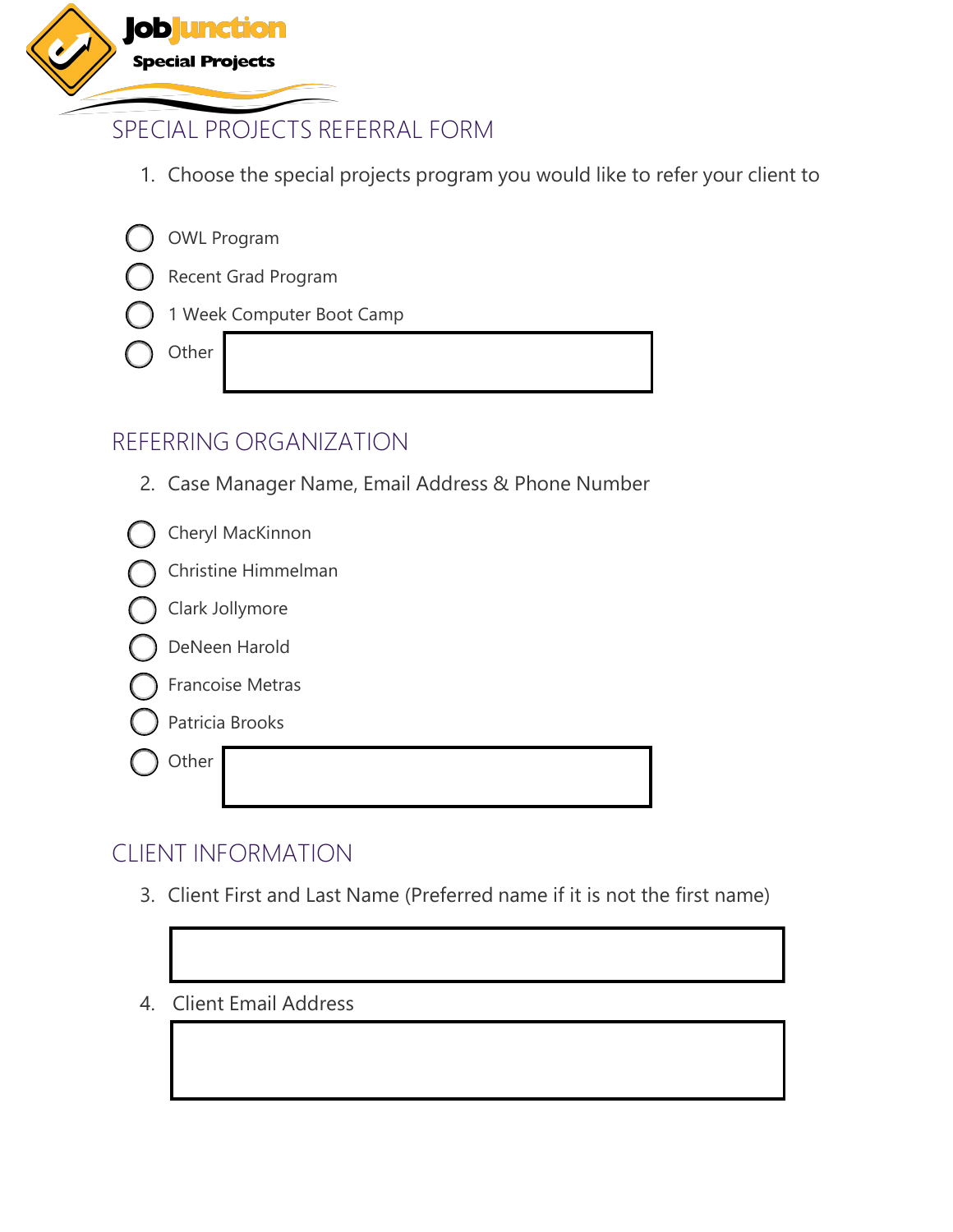- 5. Client Phone Number
- 6. Client's Preferred Method of Contact (email, phone)
- 7. Employment Dimension of the Client (Career Decision Making, Skills Enhancement, Job Search, Employment Maintenance)
- 8. Preferred Job Target(s) OR CDM if undecided
- 9. Job Search Documents

Four options for each resume and cover letter

#### *Resume*



Needs to be created from scratch;



Needs to be customized;



Could use small tweaks;



Up to date, revised & effective

### *Cover Letter*



Needs to be created from scratch;



Needs to be customized;



Could use small tweaks;

Up to date, revised & effective